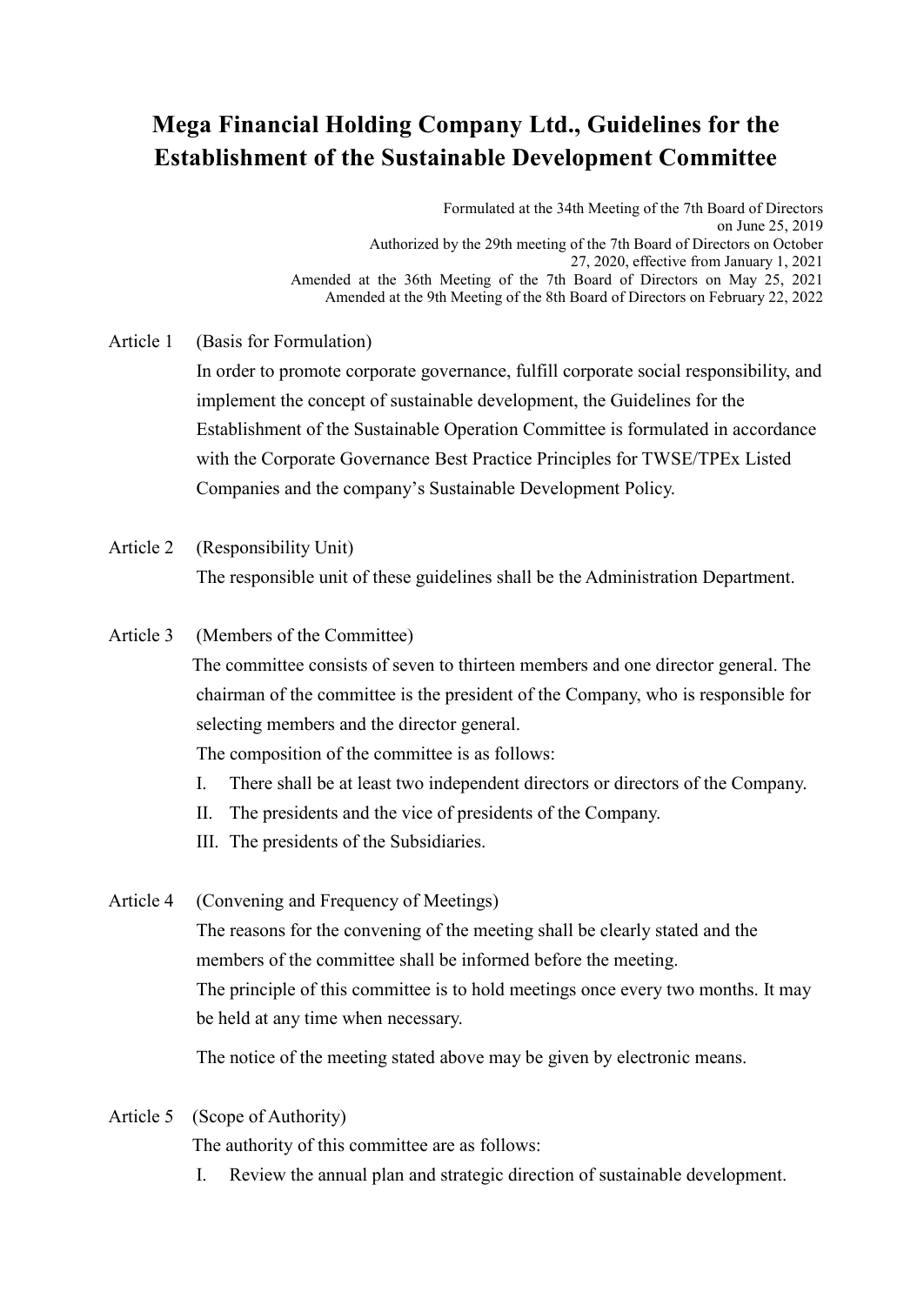- II. Review the projects and activities for sustainable development.
- III. Track and review the implementation and effectiveness of the annual sustainability plan, strategic direction, projects and activities.
- IV. Formulation or amendment of sustainable development policies or relevant norms.
- V. Consideration of other matters related to sustainable development.

#### Article 6 (Working Group)

 The Committee creates working groups on environmental sustainability, sustainable finance, employee care, social prosperity and corporate governance. Each group has a convener and a group leader to coordinate the implementation of tasks related to the Group's sustainable development.

The responsibilities of the working groups stated above are shown in Attachment 1.

Article 7 (Convening of the Meeting)

Members of this committee shall attend the meeting in person and sign in the signature book for reference.

If the president is unable to attend the meeting in person or act as the chairman of the meeting for some reason, he/she shall appoint another member to act as his/her deputy. If no agent is appointed, other members of the committee shall elect one to act for him/her.

If a member is unable to attend in person for some reason, he/she may issue a proxy and entrust other members to attend on his/her behalf. However, each member may only be entrusted by one person at most.

In addition to the fact that the leaders of the working groups of this committee shall attend the meeting as nonvoting delegates for consultation, the chairman may, depending on the contents of a motion, invite relevant personnel of this company or its subsidiaries to attend the meeting as nonvoting delegates and provide necessary information.

#### Article 8 (Resolutions, Minutes and Reports)

When a resolution is made by this committee, it shall be made with the attendance of more than half of the members and the consent of more than half of the members. During voting, if the chairman asks the Committee members for an objection and there are none, it shall be deemed as passed, and its effect shall be the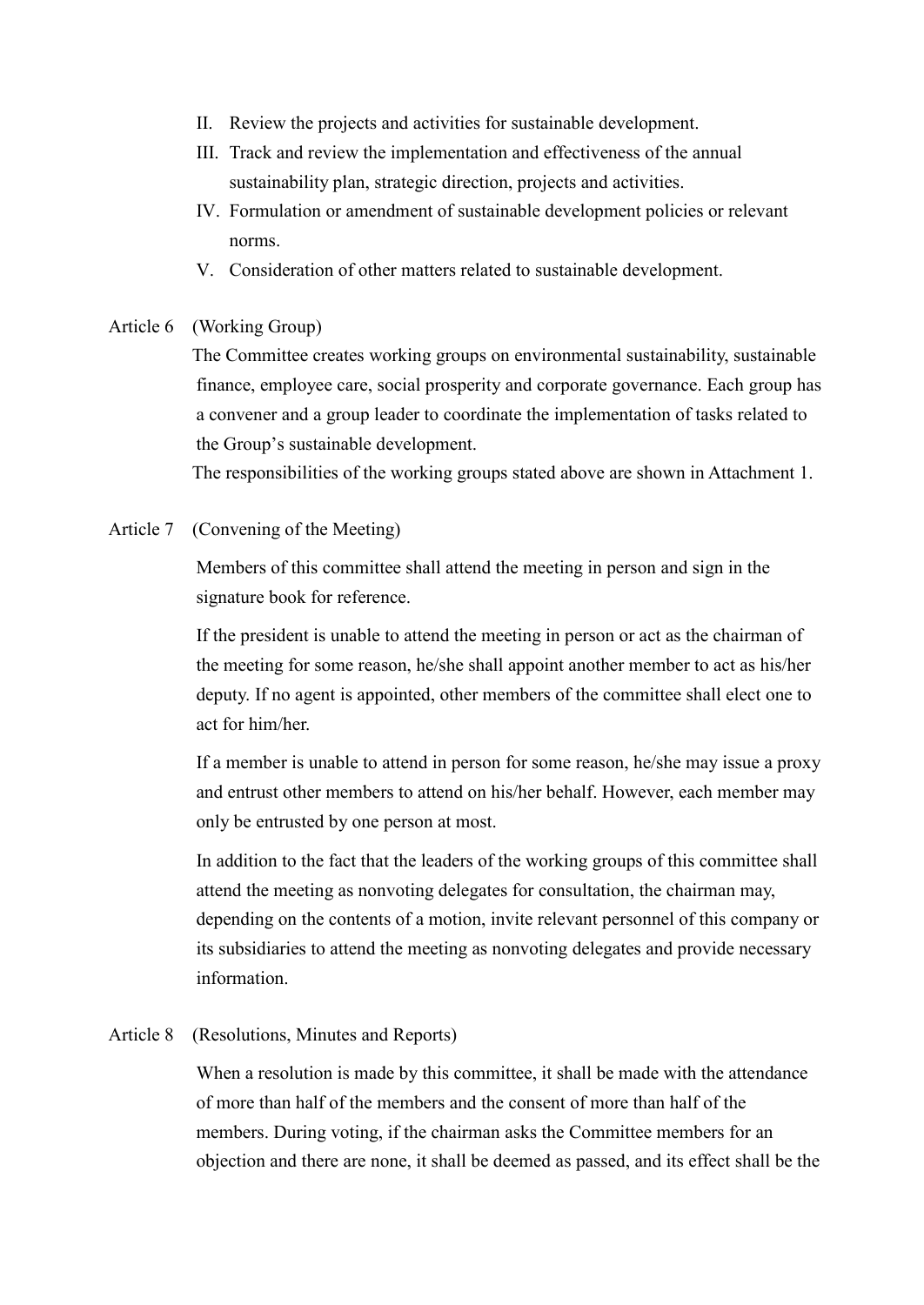same as voting. The result of the voting shall be reported on the site and recorded.

The resolutions of this committee shall be recorded and distributed to all members within 10 days after the meeting, and shall be listed in the important files of the company, which shall be properly kept during the existence of the company.

The production and distribution of the above-mentioned minutes can be done electronically.

The minutes of the Committee meetings shall be reported to the Board of Directors of the company for the convenience of supervision.

### Article 9 (Recusal)

Members of the Committee may not participate in the discussion and voting of the matters at the meeting if they have an interest or presumed interest in them, which is harmful to the interests of the company. They shall withdraw from the discussion and voting, and shall not exercise their voting rights on behalf of other members of the Committee.

If the Committee is unable to make a resolution due to the provisions of the preceding paragraph, it shall report to the Board of Directors, who shall make a resolution.

Article 10 (Staff Unit and Execution Unit)

The staff unit of the Committee is the Administrative Department, which is responsible for the preparation of the meeting and the planning and division of work for the Group's sustainable development. The relevant departments of the company are the execution units, responsible for collaborating with the working groups to develop the Group's sustainable policies and implementation matters.

For the decisions made by the Committee, the staff unit shall implement them by asking the relevant departments, working groups or subsidiaries of the Company for cooperation.

The mode of operation for the Committee is shown in Attachment 2.

#### Article 11 (Matters not covered)

 Matters not covered in these guidelines shall be subject to the laws and regulations of the competent authority and the relevant provisions of the company.

Article 12 (Approval Levels)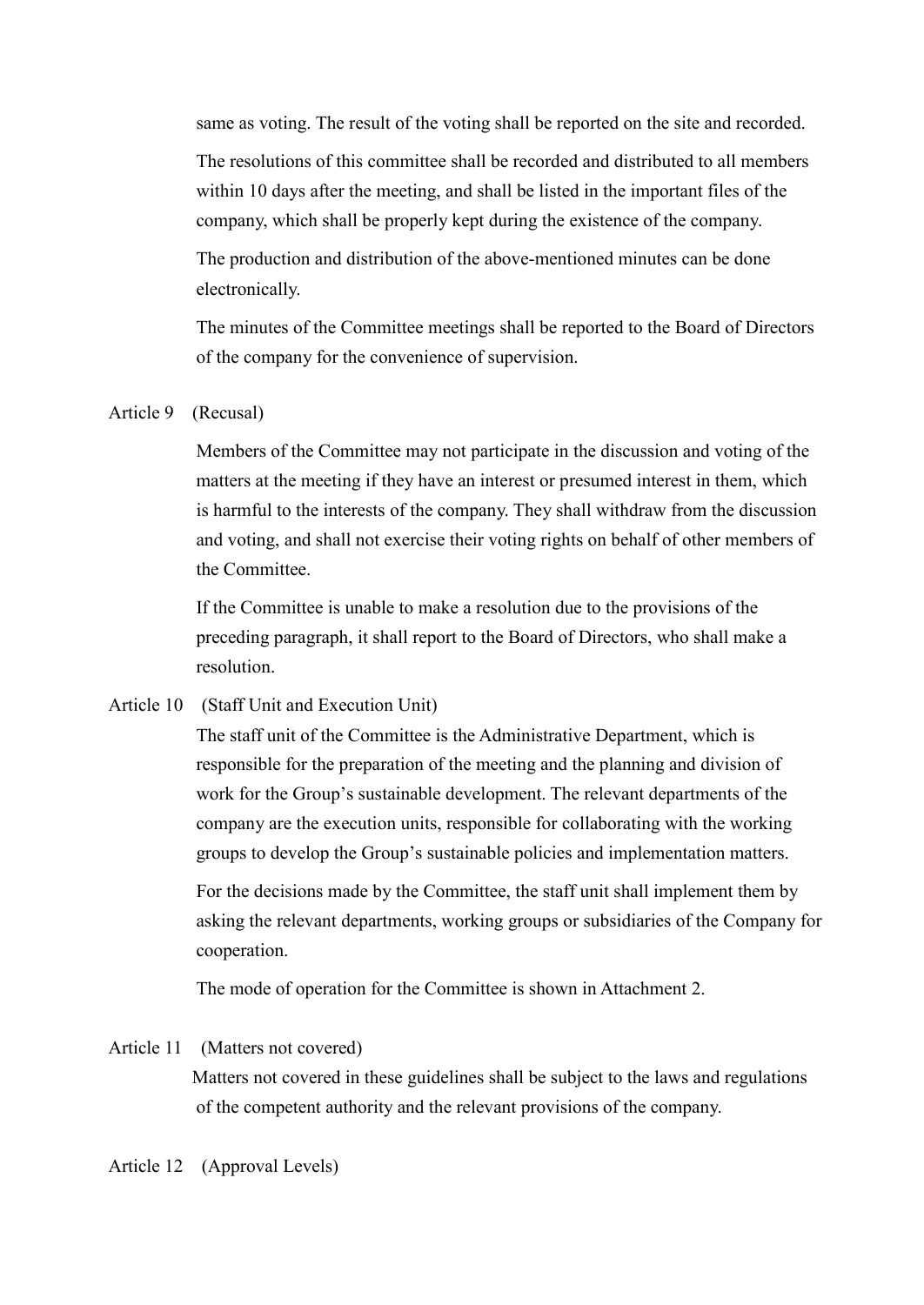These guidelines shall take effect upon their approval by the Board of Directors, and the same shall apply when they are amended or repealed. However, when only the attachments of these guidelines are amended, the President is authorized to approve the amendment.

### Attachments:

- I. Organizational Chart of the Sustainable Development Committee of Mega Holdings
- II. Operation Mode Chart of Mega Holdings' Sustainable Development Committee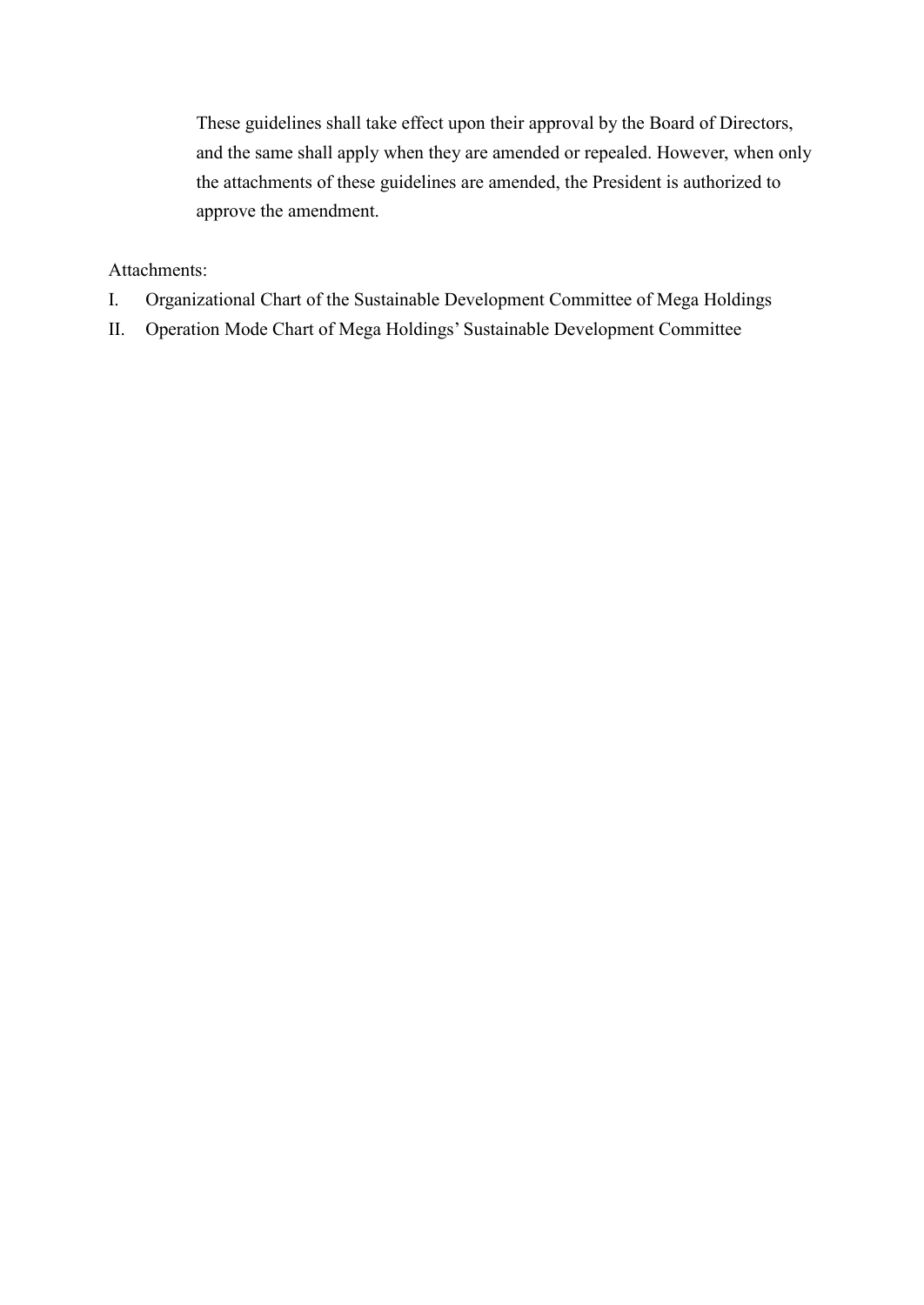# **Organizational Chart of the Sustainable Development Committee of Mega Holdings**

Attachment 1



Note: The Social Prosperity Working Group includes Mega Bank Cultural and Educational Foundation and Mega Charity Foundation.